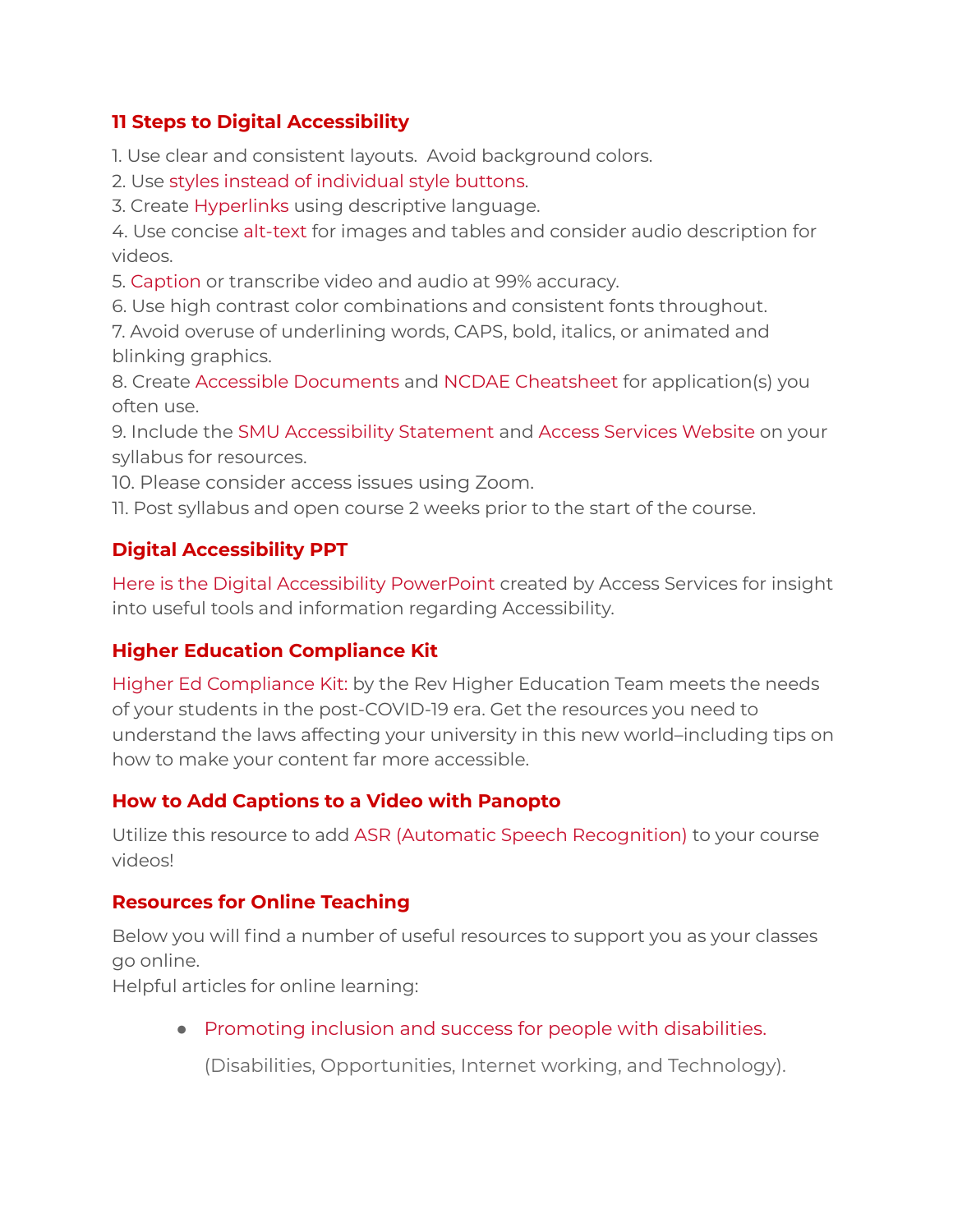- Classroom Tools for [Accessibility](https://exploreaccess.org/accessible-online-course/) (Tips on making accessible Word docs, PDF's, presentations, Videos and captioning, etc).
- 20 Tips for Teaching an [Accessible](https://www.washington.edu/doit/20-tips-teaching-accessible-online-course) Online Course
- 30 Web [Accessibility](https://www.washington.edu/doit/30-web-accessibility-tips) Tips
- Mapping Access: [Accessible](https://www.mapping-access.com/blog-1/2020/3/10/accessible-teaching-in-the-time-of-covid-19) Teaching In a Time of CO-VID 19
- Explore Access: Tools for [Promoting](https://exploreaccess.org/accessible-online-course/) Access and Inclusion
- SMU's [Accommodation](https://accessservices.smumn.edu/faculty/accessservices.smumn.edu/accommodations-winona/) Resources for Students and Staff

# **Useful Resources for online learning:**

- Plan to use [Tegrity](https://techfaq.smumn.edu/index.php?action=faq&cat=30&id=255&artlang=en) to record class sessions to support students who require more time to absorb spoken messages
- Plan to use alt-text for [images](https://drive.google.com/file/d/1AV7pTJIbDQh9ih2I4HIwFR4a_im37cFY/view) in Powerpoint presentations to support students who use screen-readers to review slide presentations
- Plan to use [Snapverter](https://www.youtube.com/watch?v=vtXCRqu_L3g&feature=youtu.be) to convert PDFs and other content to support students who use screen readers to read text documents
- Plan to [close-caption](https://drive.google.com/file/d/1pKR2KyX6rMgcQ3IxCL2bcviJI9VqKcTF/view) my Tegrity videos or use the Panopto [resource](https://howtovideos.hosted.panopto.com/Panopto/Pages/Folders/DepartmentHome.aspx?folderID=4b9de7ae-0080-4158-8496-a9ba01692c2e) [page](https://howtovideos.hosted.panopto.com/Panopto/Pages/Folders/DepartmentHome.aspx?folderID=4b9de7ae-0080-4158-8496-a9ba01692c2e) to support students/international students who have difficulty processing audio content
- Plan to post lecture notes to [Blackboard](https://drive.google.com/file/d/1BMQ44PGVkKl5Che_d9Z3sTiZOC2KOsBb/view) to support students who need more time to process in-class lectures and absent students
- Review the additional instructions for how to provide extended time for students with accommodations through Access Services [\(Text,](https://help.blackboard.com/Learn/Instructor/Tests_Pools_Surveys/Test_and_Survey_Options#test-availability-exceptions_OTP-4) [Video\)](https://www.youtube.com/watch?v=E0ad8wWlYnU).
- Plan to use styles instead of [individual](https://accessforall.pressbooks.com/chapter/creating-accessible-documents/#StandardAccessibilityFeatures) style buttons when creating Word documents to support students who use screen-reading software
- [Closed-Captioning](https://support.zoom.us/hc/en-us/articles/207279736-Getting-started-with-closed-captioning) in Zoom